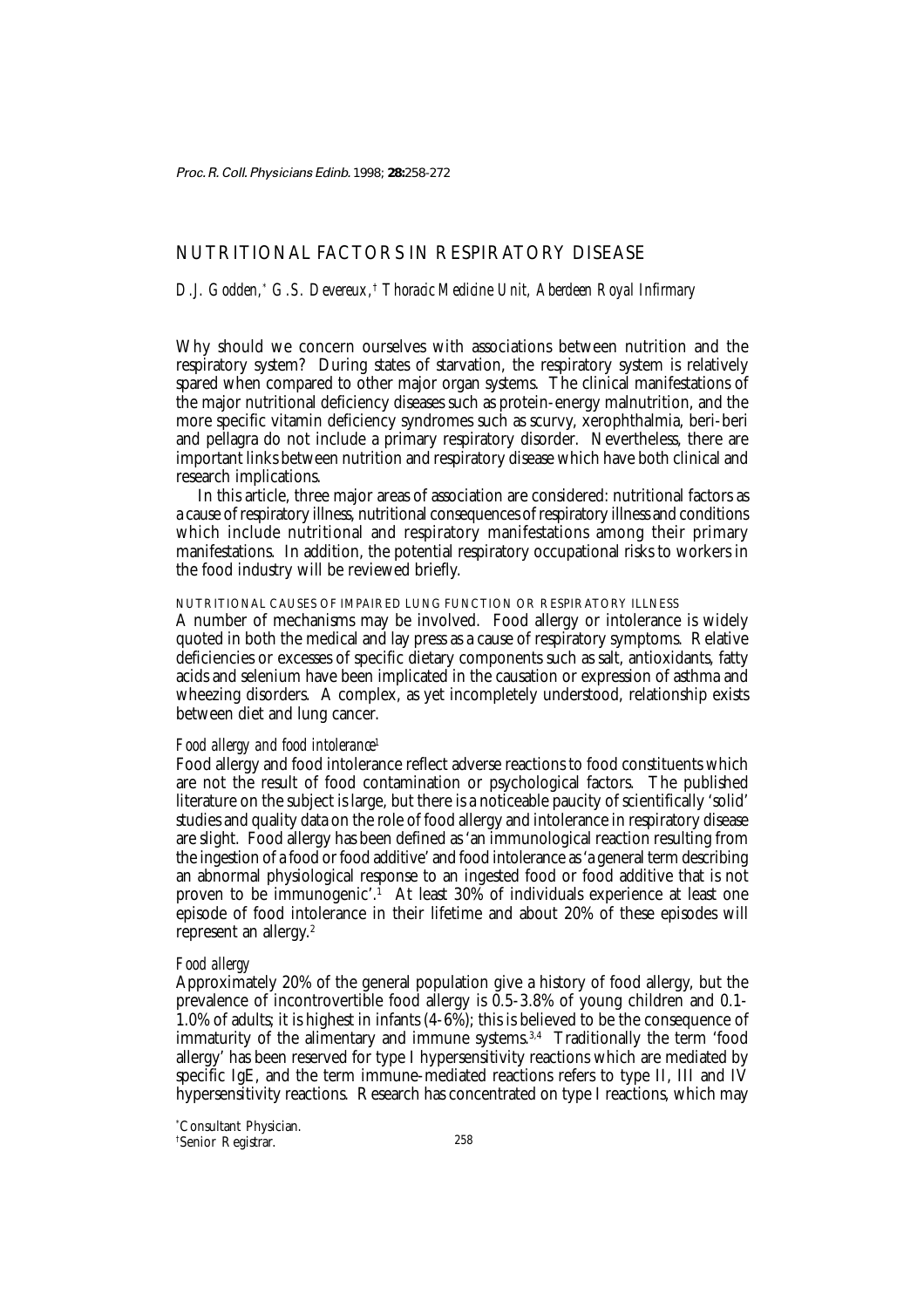be the underlying mechanism accounting for up to 72% of food allergies. In children, the most common foods implicated are cow's milk, peanuts, eggs and fish, whilst in adults, nuts and shellfish predominate. The relative incidence of allergy to individual foods is partly determined by the dietary habits of society, so that peanut allergy is rare in countries where peanuts are an uncommon dietary component. Most childhood food allergies are outgrown (90% of cow's milk allergies) but those to peanuts, nuts, shellfish and fish can last a lifetime, and these are the foods that are most frequently implicated in life-threatening anaphylactic reactions.

The diagnosis of food allergy is easy when the reaction is acute and the food suspected is unusual in the individual's diet, but when the reaction is mild and/or delayed, immunological tests are required. Skin prick tests are relatively specific and a negative test excludes an IgE-mediated food allergy; however, the positive predictive value of a positive test is less than 50%, because children who have grown out of a food allergy may continue to have a positive test. Radioallergosorbent (RAST) tests are less sensitive and have similar weaknesses. The 'gold standard' diagnostic test for food allergy is the double-blind, placebo-controlled food challenge. This is a cumbersome, inconvenient, labour-intensive, expensive test which is really a research tool. In the clinical setting an acceptable compromise is elimination and challenge testing.

The most important manifestation of food allergy is acute anaphylaxis, the annual incidence of which has been estimated as 1/234,000, with 30-60% being attributable to peanut allergy. The data suggest acute anaphylaxis is always IgE-mediated and that food allergy should be considered in investigations. If a food allergy is implicated in acute anaphylaxis, obsessive dietary exclusion is essential. Experienced professional dietary advice is vital to ensure a nutritionally balanced diet and for guidance on obscure sources of contamination which may occur during food manufacturing processes. It would appear that the greatest risk to patients occurs when food is prepared by a nonfamily member outside the home. Patients and their family and friends need to be taught the indications and use of self-administered adrenaline.<sup>5,6,7</sup>

The role of food allergy in asthma is controversial and difficult to quantify because of study deficiencies. Approximately 20-25% of asthmatics perceive themselves to react to food, but detailed provocation studies indicate that food allergies provoke respiratory symptoms in only a small proportion (1-5%) of asthmatics and that most of these symptoms are associated with gastrointestinal disturbance, angio-oedema or urticaria.4 Asthma as the only manifestation of a food allergy is very rare, occurring in <1% of asthmatics. If a food allergy is identified in an asthma patient, the prophylactic measures required depend on the severity of the response. Dietary restriction is appropriate if consumption of the identified food induces an acute severe asthmatic reaction, especially if associated with urticaria, angio-oedema or laryngeal oedema. In less well-defined food allergies, a recent review concluded that the consideration of food allergy in asthma was inappropriate except in severe cases as outlined above, because of the difficulties of diagnosis, the problems in maintaining a nutritious, attractive food-avoidance diet, and the known safety and efficacy of pharmaco-therapy irrespective of allergic status.

Cow's milk allergy has been implicated in Heiner's syndrome. This is a rare, illdefined chronic respiratory condition which affects infants who present with anaemia, failure to thrive and chronic lung disease. Chest radiographs demonstrate pulmonary infiltrates, and investigations reveal evidence of pulmonary haemosiderosis. Cow's milk protein precipitating antibodies are present and some improvement with appropriate dietary manipulation may be identified.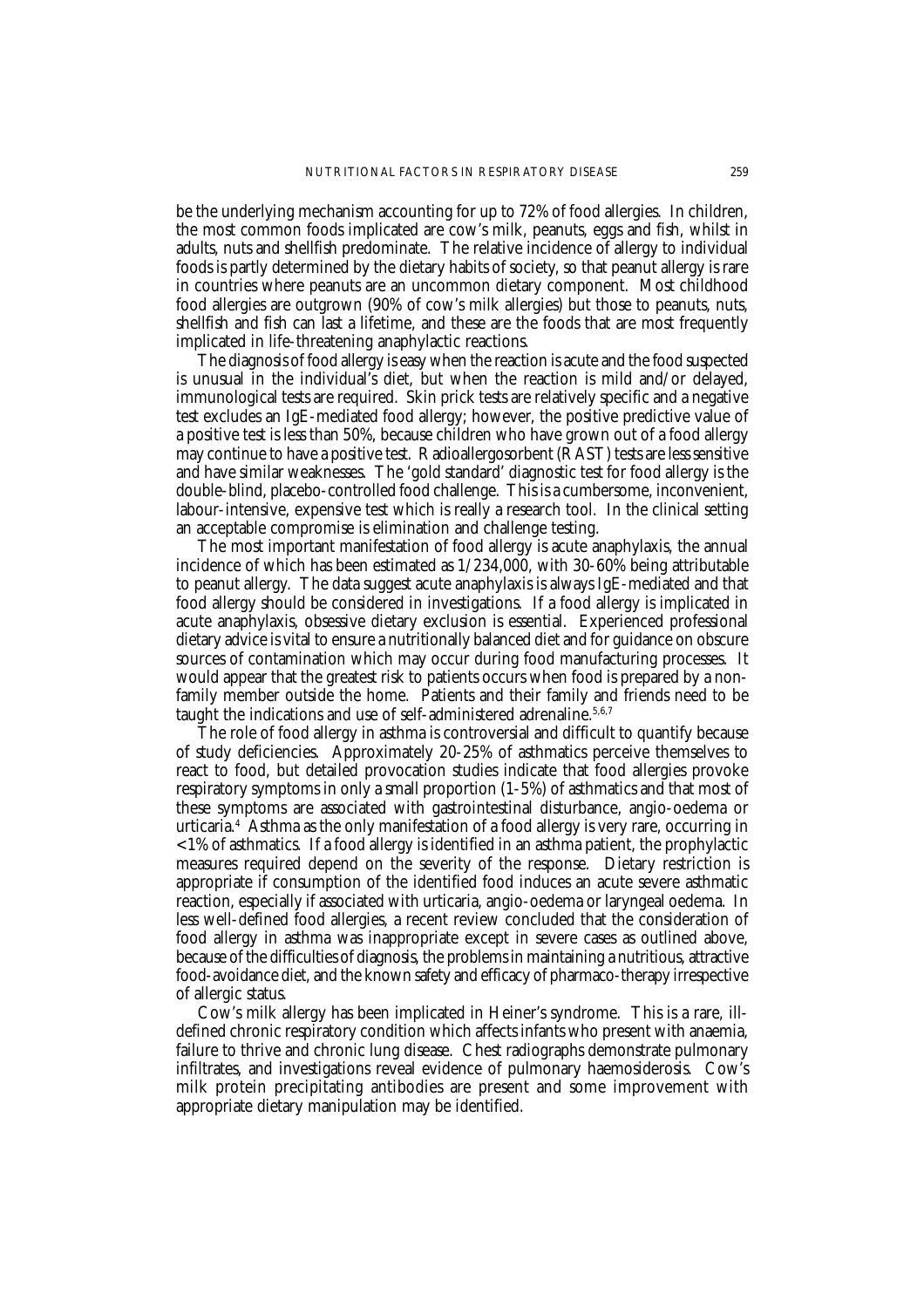## *Food intolerance*

In the general population the prevalence of food intolerance has been estimated as 1.4-1.9% and is greater in adults than in children.8 In adults, food intolerance is more prevalent than food allergy. The pathophysiology of food intolerance is not fully understood but it would appear that inflammatory mediators are released or mucosal levels are enhanced by food components acting independently of the immune system.

The best documented 'food' intolerance in asthma relates to aspirin (acetylsalicylic acid) sensitivity. The prevalence of aspirin sensitivity in asthma has been estimated as 1.7-5.6% when based on symptoms, but increases to 8-22% when based on challenge studies.<sup>9</sup> Proposed mechanisms include a salicylate-induced change in the balance of bronchoconstricting and dilating prostaglandins and/or a shift in eicosanoid metabolism towards bronchoconstricting leukotrienes. Aspirin-sensitive asthma is not always associated with nasal polyposis, and occurs in atopic and non-atopic asthma. Although commonly associated with sensitivity to other non-steroidal anti-inflammatory drugs (NSAIDs), aspirin sensitivity is occasionally associated with adverse reactions to intravenous hydrocortisone and paracetamol. NSAIDs may induce an acute severe episode of asthma or more commonly a subacute or chronic deterioration. The diagnosis of aspirin sensitivity is based on history and carefully controlled challenge tests. If confirmed, patients should be advised to avoid aspirin and NSAIDs. Unfortunately aspirin is a common component of proprietary preparations and its presence is not always obvious. Naturally occurring salicylates are not known to be a problem.

Aspirin has chemical structural similarities with benzoic acid and the azo dyes which are commonly used as food additives. Although several studies have demonstrated intolerance to the colouring agent tartrazine (E102) in 4-8% of aspirin-sensitive asthmatics, others have been unable to demonstrate an adverse effect. Other dyes which have been reported as having an adverse effect on asthma, are ponceau and erythrosine (E127) but these studies suffer from either loose criteria for positive challenges or regression to the mean. Benzoates (benzoic acid, sodium benzoate, parabens) are used in foods as antimicrobial, bleaching or flavouring agents, and carefully controlled studies suggest that 2% of patients with perennial asthma are intolerant of these agents.<sup>10</sup>

Sulphites (bisulphites, metabisulphites) are commonly used as anti-browning and bleaching agents in food, and when in liquid form may release sulphur dioxide. Both sulphite and sulphur dioxide have been used in laboratory-based bronchial provocation studies. It has been shown that 5% of asthmatics are sensitive to sulphites; occasionally this can be life-threatening and it has led to the banning of their use in the fruit and vegetable industry in the USA.11 Cases of immune-mediated food allergies to tartrazine, benzoates and sulphites have been described. Guidelines for the management of food additive intolerance in asthma should follow those of food allergy and asthma.

Key points:

Many patients report food sensitivities, but validated food allergy and intolerance is much less frequent.

Food allergy is mediated by immune mechanisms and is more prevalent in children (1.4%) than adults (0.3%).

Common childhood food allergens are cow's milk, peanuts, nuts, eggs and fish.

Food allergy is a common cause of acute anaphylaxis.

Food additive intolerance may occur in subjects with aspirin-sensitive asthma.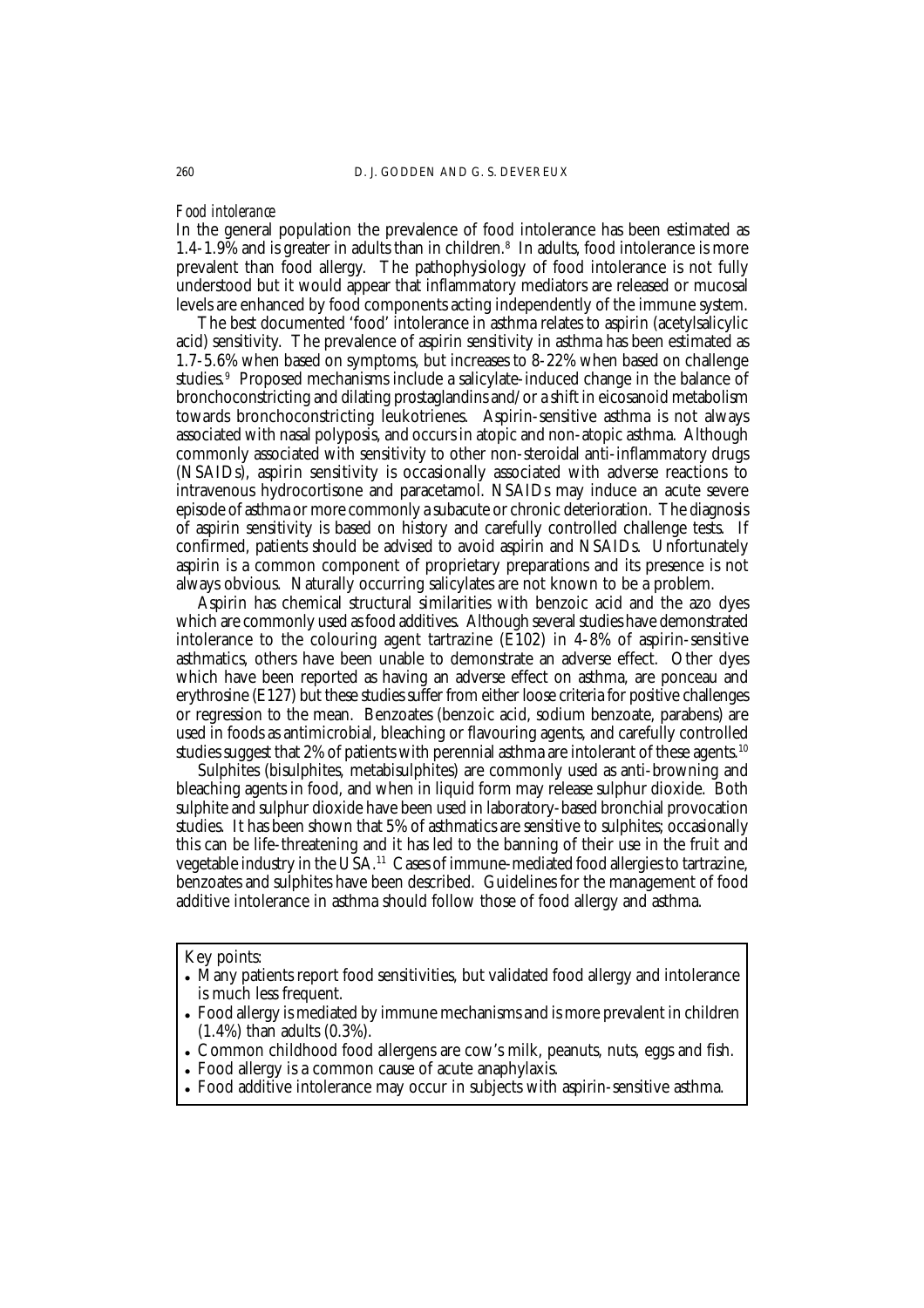## *Diet and susceptibility to wheezing illness*

While food allergy and intolerance may be relevant to specific patients with respiratory disease, indirect effects of diet may be more important in the general population. A major increase in prevalence of wheezing illnesses has occurred in developed countries in the last 30 years. Other atopic conditions such as eczema and hay fever have also become more common. A number of possible causes for this increase have been proposed, including exposure to pollution or allergens and a change in the pattern of childhood infections modifying the likelihood of developing atopy. Recently, observation of dietary trends has suggested that nutritional factors may be important, possibly by increasing the susceptibility of the population to the effects of inhaled pollutants and allergens. Excess dietary sodium, $^{12}$  relative lack of natural dietary antioxidants<sup>13</sup> and increased consumption of polyunsaturated fatty acid (PUFA) of the  $\omega$ -6 type<sup>14</sup> have all been suggested as responsible factors.

#### *Sodium*

Increased dietary sodium intake is a feature of 'westernised' societies and a plausible hypothesis<sup>12</sup> that this may contribute to the excess prevalence of asthma in these countries has been explored in the past decade. Table salt purchases correlate with asthma mortality but the results of studies linking airway responsiveness (a surrogate for asthma) with 24 hour urinary sodium excretion and dietary interventional studies have been conflicting.15,16,17 Sodium intake has not been associated with respiratory symptoms or the diagnosis of asthma, and some studies have demonstrated an effect in men only. A recent study has demonstrated that the association between sodium and airway responsiveness (and presumably asthma) is probably the result of population study bias and confounding.18

At present the manipulation of sodium intake has no role in the management of asthma, the reported associations between sodium and asthma are probably spurious, and no effect on clinical parameters has been demonstrated. Table salt purchases may be acting as a surrogate marker for other more relevant dietary factors.

#### *Antioxidants*

Epidemiological studies have demonstrated that low intake of natural antioxidant vitamins is associated with reduced lung function, chronic respiratory symptoms and increased bronchial responsiveness to methacholine. The importance of vitamin C is suggested by the association of low dietary fruit and fruit juice intake with respiratory symptoms, asthma, chronic bronchitis and impaired lung function. While factors associated with fruit consumption other than vitamin C intake may have contributed to these findings, studies which have specifically quantified vitamin C intake have reported positive associations with lung function in general populations in the UK and the USA. Wheezing in the previous year was inversely associated with serum vitamin C, but not dietary vitamin  $\dot{C}$ , in data from a US general population.<sup>19</sup>

In comparison to vitamin C, fewer studies have evaluated the relationship of vitamin E to pulmonary symptoms. We have recently found<sup>20</sup> low vitamin E intakes and low plasma triglyceride standardised  $α$ -tocopherol levels to be a risk factor for adult onset wheeze and other studies have reported an association between low vitamin E intake and lung function in the elderly<sup>21</sup> and a protective effect of vitamin E against asthma in a large cohort of nurses.<sup>22</sup> The biological effects of vitamins C and E are closely interlinked and this may explain why independent effects of each vitamin may not be evident in some studies.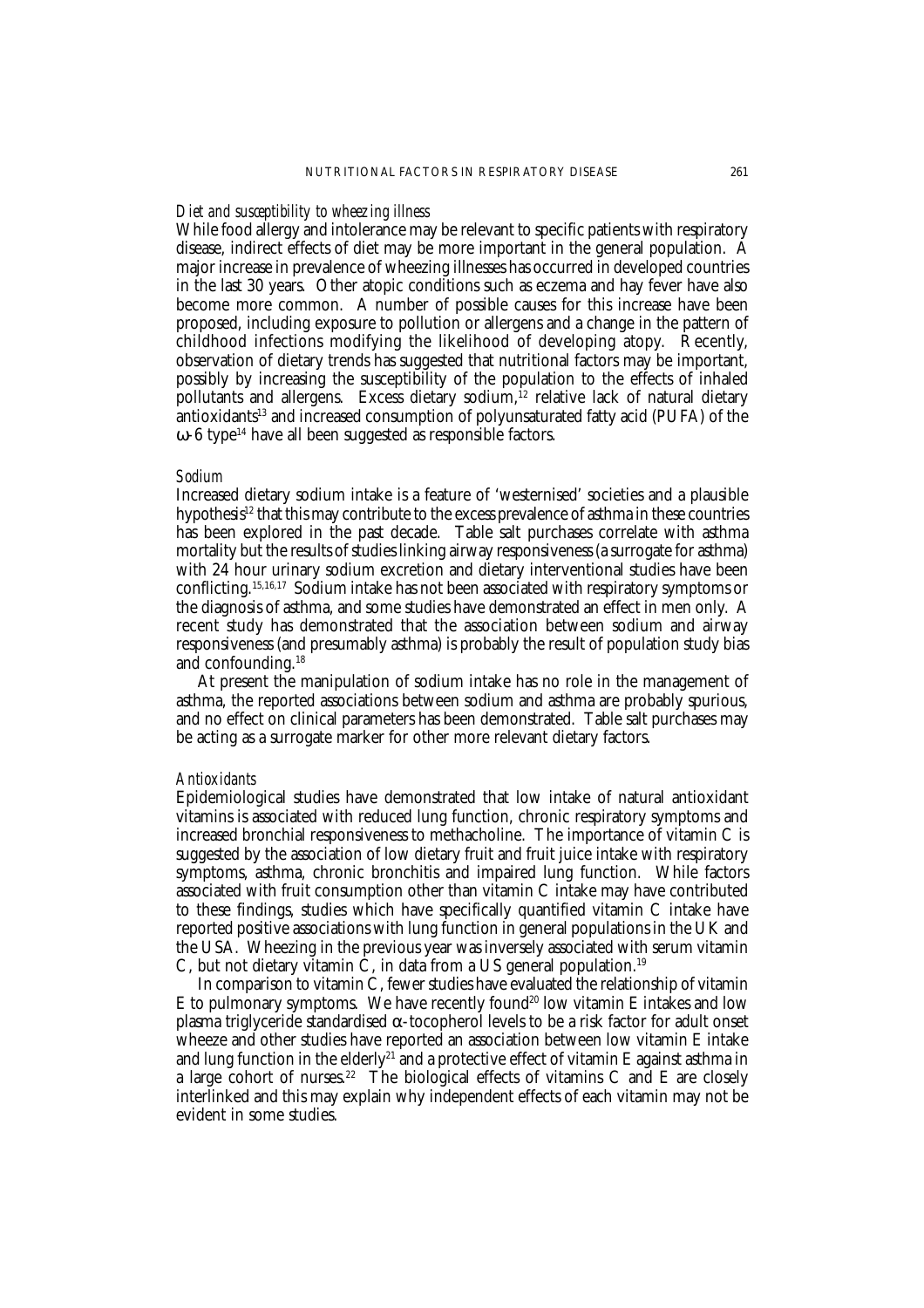In some areas of the world, such as New Zealand, the soil is deficient in selenium, an essential component of the glutathione peroxidase antioxidant system. Asthma prevalence in these areas is high, $\bar{z}^3$  suggesting a role for antioxidants in the aetiology of wheezing.

Although evidence of a role for antioxidants is mounting, as with dietary sodium, the results of intervention studies of vitamin administration have been conflicting. Many of these studies have however been of short duration and have focused only on one element of a complex interaction.

#### *Fats*

The third 'nutritional hypothesis' relating to the increase in asthma concerns patterns of fat intake. High total fat intake has been associated with bronchial hyperresponsiveness and asthma, and the nature of the fats consumed may be relevant to the development of atopy and wheezing. It has been proposed that an increase in consumption of  $ω-6$ PUFAs, such as linoleic acid, and a reduction in ω-3 PUFAs, such as linolenic acid, promotes allergic sensitisation.<sup>14</sup> There is some evidence that high intake of dietary ω-3 fatty acids, as in fish oils, is protective against chronic obstructive pulmonary disease (COPD) and asthma. The suggested mechanism for these observations is that the ω-6 fatty acids promote prostanoid synthesis whereas this is inhibited by ω-3 fatty acids. However, the effects may be relatively weak and it has been commented that confounding by a higher intake of antioxidant vitamins in association with fish may explain the observed relationships.<sup>24</sup>

The hypotheses relating to antioxidants and fats are not mutually exclusive. The general picture emerging from epidemiological studies is of an increased risk of wheezing illness and poor lung function associated with a diet which is relatively deficient in certain antioxidants and has a high fat content, with possibly a predominance of saturated fats and ω-6 PUFAs. If there is a causal association between these dietary factors and wheezing illness, what might be the mechanism? Allergic conditions, including wheezing illnesses are associated with a T-helper cell population which is biased towards the Th<sub>2</sub> subtype. Vitamin E is known to be immunomodulatory, inhibiting the Th<sub>2</sub> subtype and promoting the  $\mathrm{Th}_1$  subtype in some animal model systems. $^{25}$  High levels of ω-6 PUFAs may promote the formation of prostaglandin  $E_2$ , which then also promotes  $Th_2$  responses and generation of IgE. The importance of vitamin C may reflect its direct activity as an antioxidant or its role in regenerating vitamin E from the vitamin E radical. Some or all of these mechanisms may interact to promote the expression of allergic diseases such as asthma, hay fever and eczema. Research in this area is ongoing.

#### DIET AND LUNG CANCER RISK

Another area in which the role of antioxidants has been investigated is in relation to lung cancer. A fascinating paradox has emerged.<sup>26</sup> Observational studies of diet and lung cancer have shown that increased fruit and vegetable intake is associated with a reduced risk of lung cancer. The active constituent(s) have not been specifically identified although a role for carotenoids has been suggested with some support from dietary studies. The pattern of effect may differ between races and possibly between sexes, but appears unrelated to histological type of tumour. As with wheezing illness, there has been a suggestion that a high fat diet may also be a risk. Mechanisms which relate to the effects of oxidant free radicals have been proposed. It might therefore be anticipated that supplementation with antioxidants might reduce risk, but in two major clinical trials, the converse has occurred,<sup>27,28</sup> supplementation with beta carotene, alone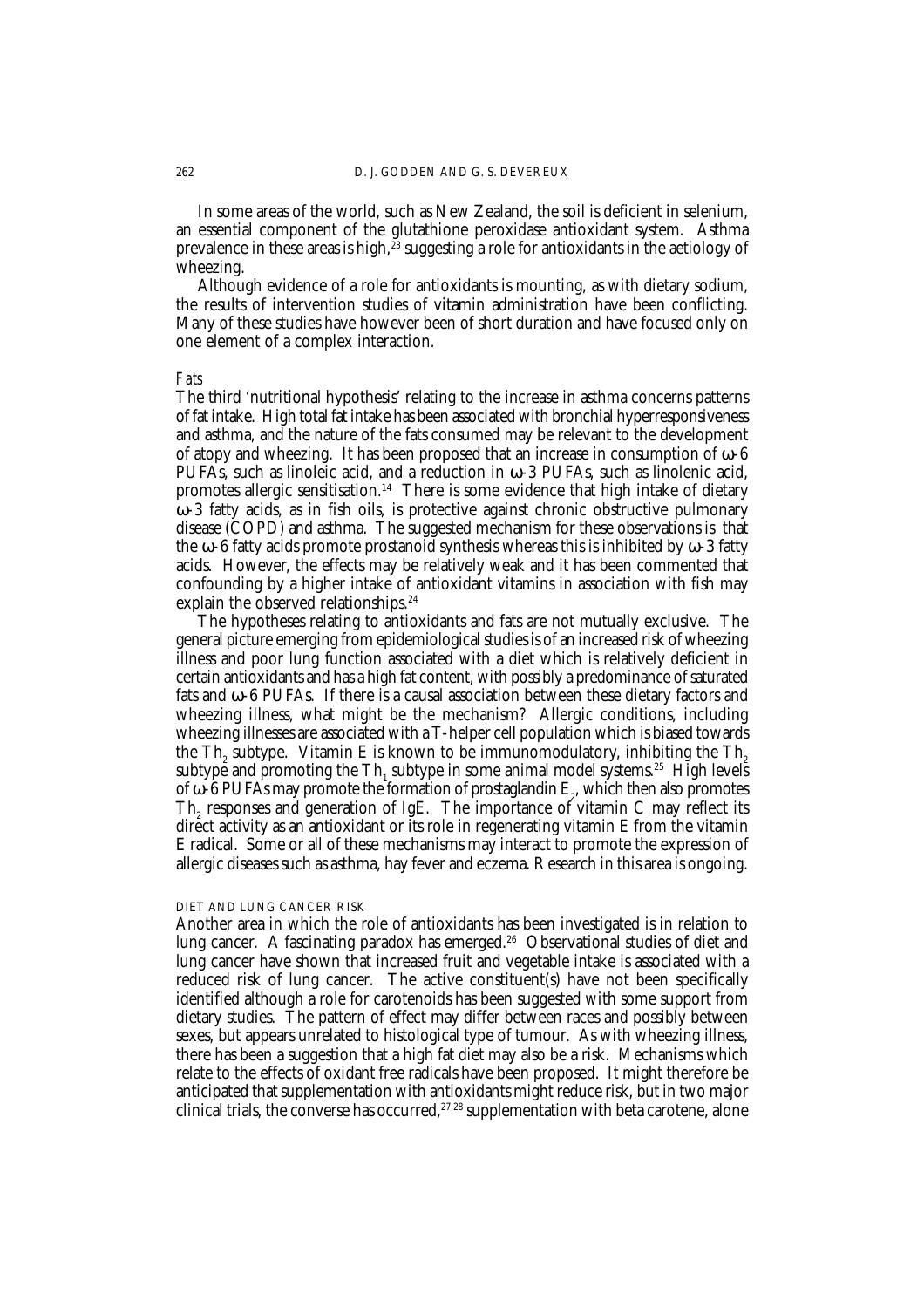or combined with retinol, resulting in an increased risk of lung cancer. The effects were particularly significant in current smokers, and in one study, among subjects who had asbestos exposure.

This apparent paradox is currently unexplained. It may be that beta-carotene impairs the action of other, as yet unidentified, factors by metabolic competition or that, when present in excessive quantities or under specific local environmental conditions, it is itself metabolised to pro-oxidant compounds. This is currently under investigation.

What lessons can we draw from this rather confusing picture in relation to both groups of conditions, and what advice should we give our patients? The primary cause of much wheezing illness and of lung cancer is, of course, smoking and this should be addressed. With regard to diet, there may be an optimum intake of antioxidants and fats to be achieved by dietary manipulation. Intake of dietary fresh fruit and vegetables should be encouraged. High risk groups (e.g. low antioxidant intake, high fat intake, current smokers) should be targeted for advice. However, the routine use of supplements, singly or in combination, should be avoided until our knowledge of the risk/benefit for such preparations is improved.

#### Key points:

- Dietary factors, particularly antioxidants and fats, may influence lung function, risk of wheezing illness and lung cancer.
- Evidence for an association between sodium consumption and asthma is weak, and clinically relevant associations have not been demonstrated.
- Higher fruit and vegetable, and reduced total fat and  $\omega$ -6 PUFA, intake may reduce risk of wheezing illness.
- The generalised use of antioxidant supplements may cause adverse effects and is not recommended.

## NUTRITIONAL CONSEQUENCES OF RESPIRATORY DISEASE

The occurrence of weight loss and development of cachexia will be familiar to all who deal with patients suffering from severe COPD and those with thoracic malignancy.

In COPD, weight loss is a bad prognostic sign. There is some correlation between the magnitude of weight loss and severity of airflow obstruction, degree of hypoxia and impairment of the transfer factor for carbon monoxide.<sup>29</sup> However, weight loss *per se* in COPD is associated with poor physical performance and impaired survival, independent of the degree of airflow obstruction. The pattern of nutritional depletion in such patients is interesting, affecting somatic stores, as indicated by decrease in arm muscular circumference and triceps skinfold thickness, while visceral stores, as evidenced by serum albumin and retinol-binding protein, are preserved. An important consequence of this is that peripheral skeletal muscle function is impaired.

In recent years, the mechanism of weight loss has become clearer<sup>29</sup> although it remains incompletely understood. The fundamental reason for weight loss is that dietary intake fails to match metabolic demand. Patients with severe dyspnoea may find eating uncomfortable, exacerbated by gastric fullness impairing functional residual capacity and further embarrassing respiratory effort. Their intake may therefore be reduced but this alone does not account for the weight loss observed. Many studies have demonstrated an increased resting energy expenditure in patients with COPD.<sup>30,31</sup> This may be partly related to the increased work of breathing but this is not the sole explanation. Recent work has demonstrated raised circulating levels of inflammatory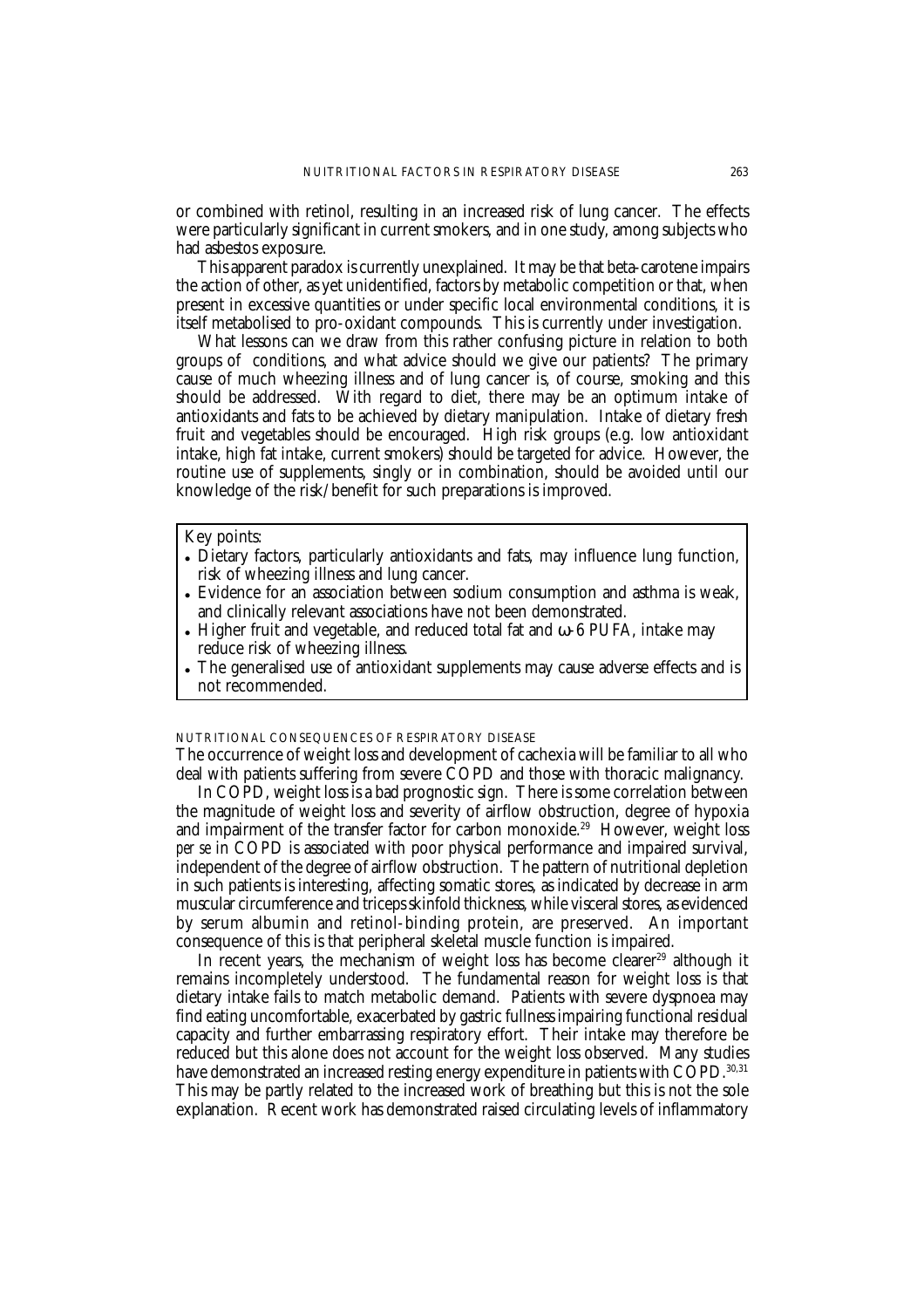cytokines, e.g. tumour necrosis factor alpha (TNF-α) and other acute phase reactants such as C-reactive protein in patients with COPD during periods of weight loss.<sup>32</sup> Exogenous administration of TNF- $\alpha$  in humans increases resting energy expenditure and levels of acute phase proteins, and a cause-and-effect relationship might therefore be postulated. However, if weight stabilises in COPD patients, the rise in  $TNF-\alpha$  is not sustained and whether it is causative or simply a further marker of an acute phase response is not clear.

Irrespective of mechanism, can the weight loss of severe COPD be reversed? Nutritional supplementation is difficult due to the aforementioned difficulties for these patients to increase their intake; in research studies, tube feeding has been used.<sup>33</sup> It appears that an increase in energy intake of more than 30% may be necessary to produce benefit<sup>29,34</sup> and that high fat content, rather than carbohydrate loading, may be preferable since the latter may reduce the ability to excrete a  $\mathrm{CO}_2^{}$  load.

#### Key points:

- Weight loss in COPD is a bad prognostic sign.
- Weight loss results from failure to meet increased metabolic demands.
- Inflammatory cytokines such as TNF- $\alpha$  may be important in pathogenesis.
- Achieving the required increase in energy intake to prevent weight loss may be problematic.

## *Weight loss in lung cancer*

One of the characteristics of patients with lung cancer is the development of inexorable weight loss and cachexia. This destructive process is usually referred to as the cancer anorexia and cachexia syndrome (CACS).<sup>35</sup> CACS is characterised by anorexia, decreased food intake and inefficient food metabolism, leading to progressive weight loss, tissue wasting, poor performance status and, finally to death. CACS is known to be a major cause of morbidity and mortality in cancer patients, and ranks alongside tumour stage and performance score as a major prognostic indicator in non-small cell lung carcinoma (NSCLC). Studies of small-cell lung carcinoma (SCLC) and NSCLC suggest that approximately 30% of cases have lost more than 10% of their pre-illness weight at presentation.

The pathogenesis of CACS is complex and incompletely understood, but the fundamental disturbance is an imbalance between an increased metabolic rate and inadequate food intake.<sup>36</sup> Resting energy expenditure (REE) has been shown to be increased in patients with lung cancer and weight loss at presentation. REE is greater in SCLC compared to NSCLC and in central compared to peripheral tumours. Many biochemical abnormalities have been identified in CACS, and these appear to be maladaptive catabolic responses to relative starvation and extremely wasteful in energy terms. In contrast to starvation, CACS is characterised by continuing gluconeogenesis and protein catabolism and, although fat stores are mobilised, there is an impaired ability to use lipids as a primary source of energy. The biochemical changes and the increase in metabolic rate seen in CACS are believed to be the consequence of a generalised inflammatory state. Acute phase proteins and cytokines (released by tumour cells and macrophages) are elevated in CACS. TNF- $\alpha$  (and its circulating receptor complexes), interleukins 1 and 6, and interferon-γ have been shown in animal and preliminary human studies to induce anorexia and the biochemical changes commonly seen in CACS.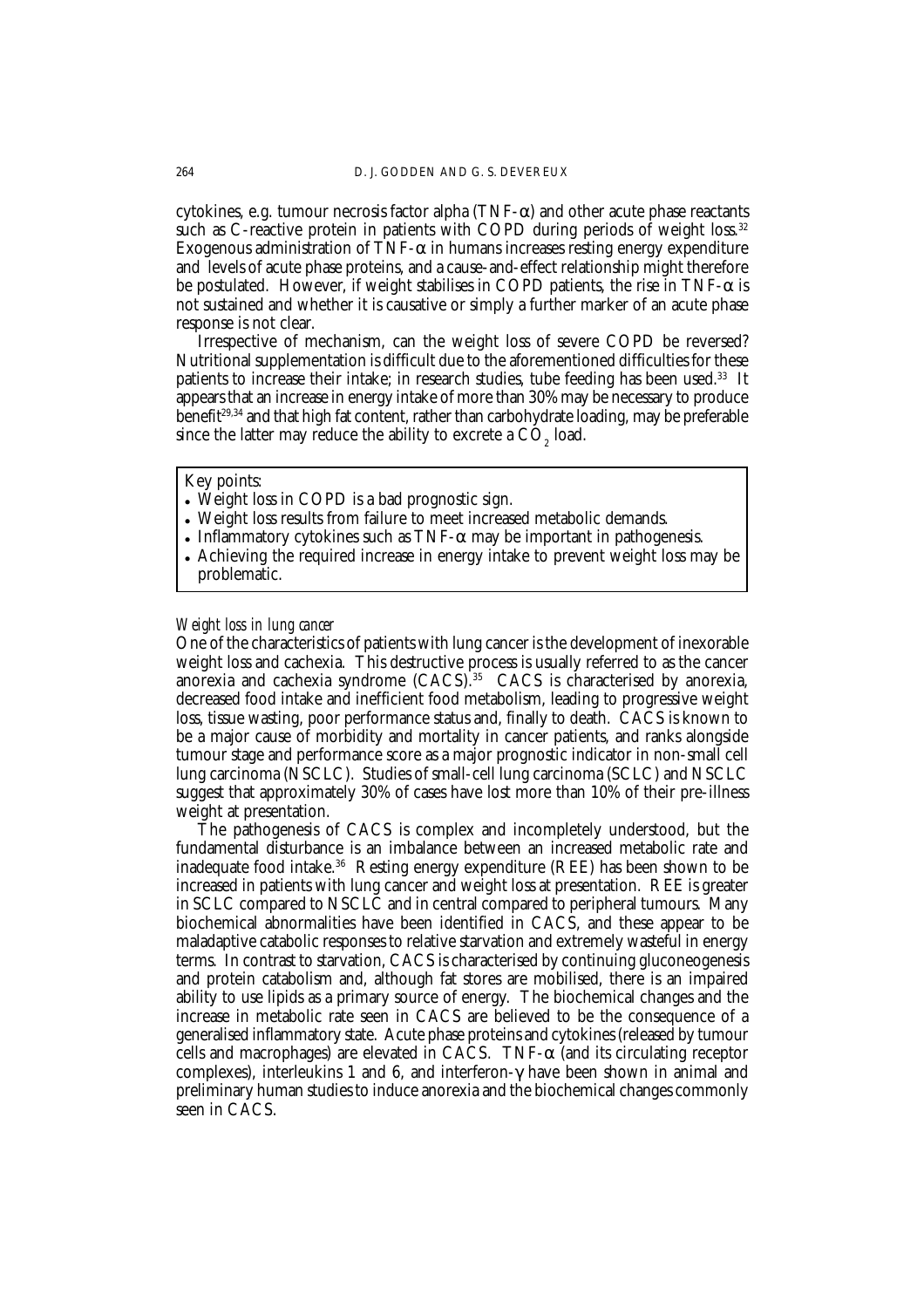The deleterious effects of the increased metabolic rate in CACS are exaggerated by an associated decrease in food intake relative to metabolic needs. Cytokines have been implicated in the anorexia of CACS, however, in the clinical setting, more obvious causes of reduced food intake such as pain, nausea, vomiting, gastroparesis, direct encroachment of the tumour on the gastrointestinal tract, iatrogenic causes such as radiotherapy and cytotoxic therapy, need to be considered. Psychological factors such as learned food aversions may develop due to unpleasant experiences such as chemotherapy, coinciding with exposure to a particular food. It has been suggested that subjects undergoing chemotherapy should eat lightly and avoid protein-rich foods, which are more likely to become targets of a food aversion than carbohydrate-rich foods. Emotional factors such as depression and isolation may also contribute to reduced food intake especially in advanced disease. When anorexia develops early in lung cancer, it is usually tumour-related and the consequence of circulating cytokines. When anorexia develops late, factors such as pain, dysphagia, treatment effects and depression may predominate.

Although research into CACS has concentrated on pharmacological interventions, it should be remembered that before these agents are used, common causes of anorexia such as pain, mucositis, dysphagia, constipation and depression should be sought and controlled. Many drugs have been proposed for the alleviation of CACS but, in general, reports are conflicting, and trials are small, uncontrolled and not specific to lung cancer.37 Controlled trials have demonstrated a substantial placebo effect, emphasising the psychological aspects of CACS.38,39 Cyproheptadine is an antihistamine agent with antiserotoninergic properties. It has been shown to mildly stimulate appetite in advanced cancer, but with no effects on weight loss, and is associated with troublesome dizziness and sedation.<sup>38</sup> Hydrazine sulphate is an experimental drug known to block a gluconeogenic pathway implicated in CACS. In the largest study of hydrazine in NSCLC patients undergoing chemotherapy, hydrazine did not influence appetite, weight loss, quality of life or survival.<sup>40</sup> Gastroparesis is often present in advanced cancer and the prokinetic drug metoclopramide has been suggested for the treatment of CACS. In small uncontrolled studies, metoclopramide improved anorexia but with no effect on weight.41,42 In a small cross-over study, tetrahydrocannabinol at 15mg/day induced a small weight gain but there were problems with associated dizziness, fluid retention, somnolence and dissociation.<sup>43</sup> Anabolic steroids, such as nandrolone decanoate, have theoretical applications to CACS but a small study in NSCLC demonstrated no significant benefits.

Corticosteroids are frequently used empirically in cancer patients for their appetitestimulating effect. In a double blind placebo controlled trial, prednisolone 15mg/day was associated with increased appetite and feeling of well-being, however, there were no effects on weight, food intake or quality of life.<sup>39</sup> In divided doses of 3mg-6mg/day dexamethasone was associated with increased appetite in a double blind placebo controlled trial, but again there was no effect on weight.<sup>44</sup> Despite early concerns about the side-effects of corticosteroids the available data do not suggest a significant detrimental effect. Recent work has concentrated on high dose progestagens, with large randomised placebo controlled trials of megestrol acetate (MA) and medroxyprogesterone acetate (MPA) demonstrating significant improvements in appetite and weight gain. The weight gain reflects an increase in body mass, especially adipose tissue, rather than fluid retention. MA and MPA do not appear to improve quality of life or survival. A recent dosing study<sup>45</sup> suggested that the majority of patients who are going to respond will do so with 160mg/day of MA, with a few more responding at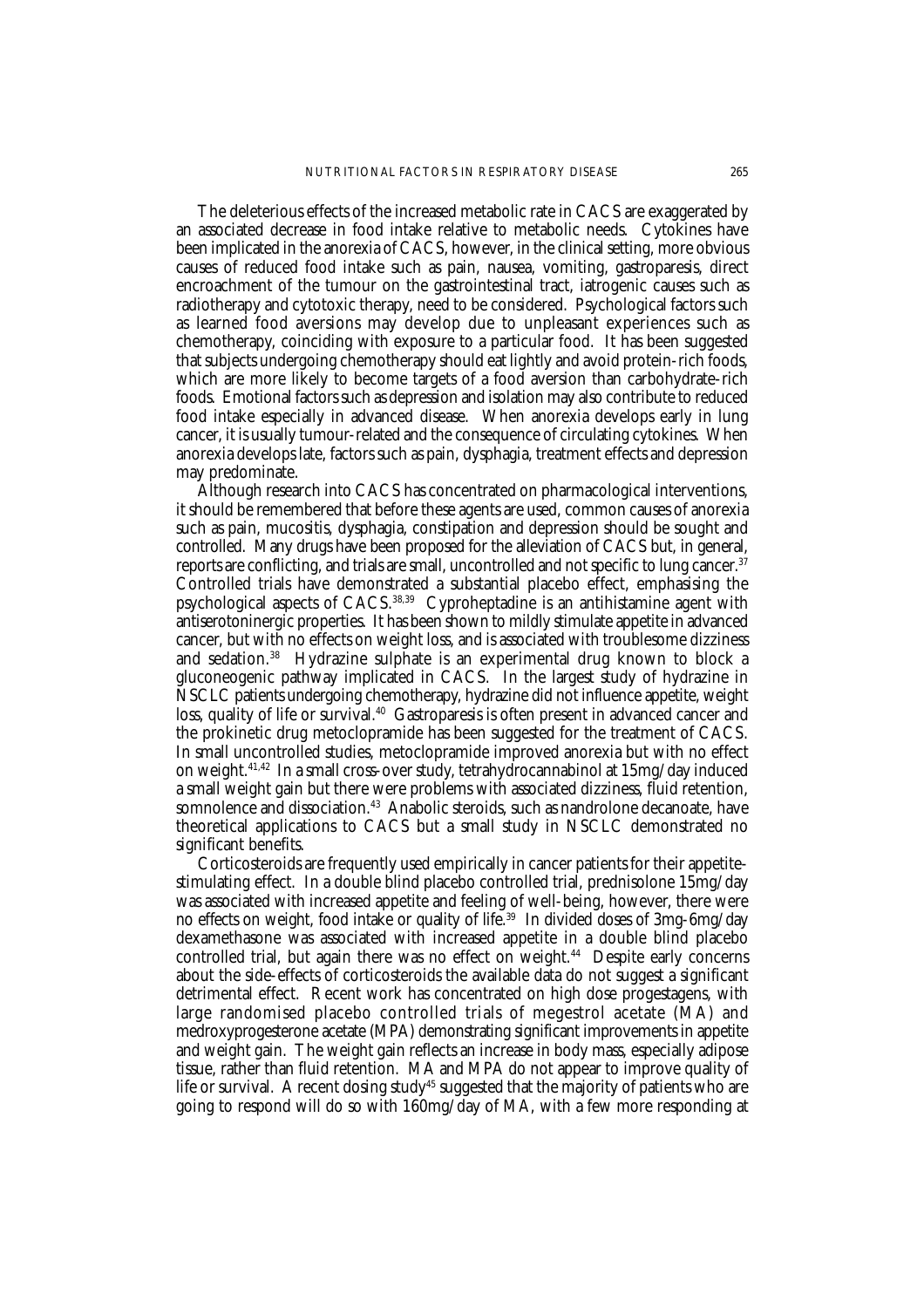320mg/day. The majority of responding patients will have done so after 15 days of treatment and the authors recommended that the dose of MA should either be increased or stopped after 15 days if there is no response. The negative aspects of MA and MPA are cost and side-effects: fluid retention, venous thrombosis, glucose intolerance and hypertension, but these tend to be mild and predictable. Further clarification of cost benefit and quality of life issues is required.

Given that CACS is associated with an increased metabolic rate not matched by an increase in food intake, it would seem logical to increase nutritional intake. Total parenteral nutrition (TPN) is considered to be 'oncologically illogical' because of potential side-effects, cost and increased time in hospital. Indeed, in some studies of TPN and CACS, TPN was associated with reduced survival.<sup>46</sup> A more acceptable form of nutritional support is by the enteral route. The role of nasogastric supplementation is unclear and needs further evaluation. At present it would seem reasonable to provide oral nutritional supplementation, as this is non-invasive and not detrimental to health.

At present there are not enough data to advise the use of TPN, cyproheptadine, hydrazine, tetrahydrocannabinol or nandrolone decanoate. Metoclopramide (10mg b d) is inexpensive, easy to administer and can alleviate gastroparesis. Corticosteroids (prednisolone 15mg/day, dexamethasone 3-6mg/day) are inexpensive, and have documented beneficial effects and a useful co-analgesic effect. Progestagens (MA and MPA) have beneficial effects on weight and appetite. In the UK, however, they are unlicensed for this use and there are unresolved issues of cost and quality of life.

#### Key points:

- Thirty per cent of lung cancer patients have the cancer anorexia and cachexia syndrome (CACS).
- Causes include reduced food intake and tumour-induced increase in metabolic rate.
- Treatable causes of reduced food intake should be sought and controlled.
- Enteral nutritional supplements may be of value.
- Corticosteroids and metoclopramide may be beneficial.
- High-dose progestagens have promise but their role in CACS needs to be clarified.

CYSTIC FIBROSIS - A CONDITION WITH BOTH NUTRITIONAL AND RESPIRATORY PRIMARY MANIFESTATIONS

The maintenance of optimal nutrition is particularly important in the management of Cystic Fibrosis  $(CF)$ .<sup>47</sup> Deteriorating pulmonary function in CF is associated with worsening nutritional status; survival is inversely associated with nutritional status and active intervention resulting in improvement in nutritional status has been shown to reduce the rate of decline of pulmonary function.<sup>48</sup> The importance of active nutritional intervention has been emphasised by a study comparing two North American CF clinics differing in their nutritional approach; median survival was greater by nine years in the clinic whose nutritional protocol resulted in superior nutritional status.49

Nutritional stresses can occur very early in CF, with important nutritional deficits being documented in screened neonates prior to the development of symptoms; the problems are multifactorial with increased metabolic rate, increased losses, and reduced intake of nutrients. Resting energy expenditure (REE) is increased by 9-30%, and has usually been attributed to the increased work of breathing; however, recent work suggests that circulating cytokines may be implicated, a situation analogous to COPD. A primary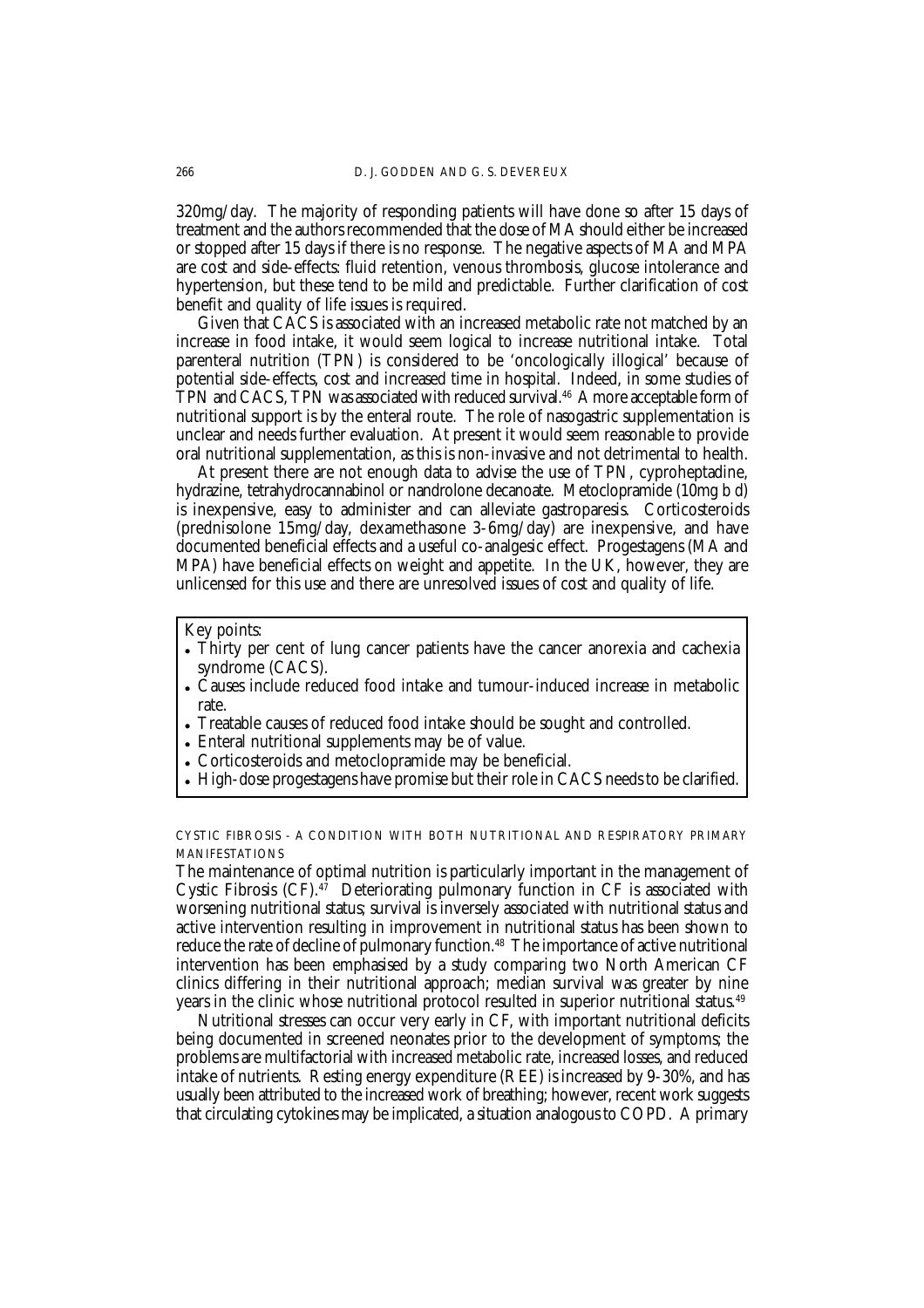defect influencing cellular metabolism which is associated with the CF gene or a linked locus may also be responsible for the increase in REE, but data on this are conflicting. Gastrointestinal losses of nutrients may account for 10-20% of total energy intake, and are mainly the result of maldigestion secondary to pancreatic insufficiency which can rarely be fully corrected despite improved pancreatic enzyme supplementation. Losses of bile salts, inadequate bile secretion associated with liver disease, and neonatal intestinal resection may contribute to faecal losses. Energy losses occur in poorly-controlled CF-related diabetes because of glycosuria. Sputum production may lose an estimated 1-5% of energy intake. Sodium losses in sweat can be important in hot weather and sub-clinical sodium depletion can result in growth impairment, particularly in infants. Dietary assessments of freely-eating CF patients indicate that the recommended daily intake of energy is rarely exceeded, despite increased energy requirements. Reduced food intake may be the result of the anorexia of chronic respiratory disease (possibly mediated by cytokines), gastro-oesophageal reflux, and coughing spasms which may induce vomiting. Psychosocial influences include behavioural feeding problems (common in young CF patients), inappropriate body image problems, media pressure to eat a healthy low fat, low sugar diet, a cultural aversion to fatty foods, and the financial constraints of chronic disease.  $47,50-52$ 

The specialist care of CF patients tends to be in large centres with trained dieticians being members of a multidisciplinary care team. Key to the dietary management of CF are frequent assessments, and monitoring, which should be conducted at least every three months. Routine dietary assessment usually takes the form of a 24-hour retrospective dietary recall with a three-day prospective recorded diet diary being conducted annually or if nutritional status deteriorates. Routine assessment of malabsorption is carried out commonly to investigate abdominal pain and distension, frequency and changed character of stools; this clinical assessment tends to underestimate malabsorption.

Formal assessment by a three-day faecal fat estimation in conjunction with a dietary diary is usually performed at diagnosis or if there is unexplained deterioration. A coefficient of fat absorption of <93% (85% infants) indicates steatorrhoea. Regular measurements of weight-for-height ratio or body mass index (<20 years), and head circumference  $(\leq 2$  years) are vital for monitoring nutritional status. Normal nutritional status is 90-110% of ideal weight for height, underweight 85-89%, mild malnutrition 80-84%, moderate malnutrition 75-79% and <75% severe malnutrition. Triceps skinfold thickness may also be used as an indicator of energy status and is probably more suited to CF than mid-arm circumference, the reference ranges of which may be inappropriate for CF because of concomitant disuse atrophy. Annual full blood counts and measurements of serum vitamins A and E, zinc, magnesium, ferritin, albumin, calcium, alkaline phosphatase, glucose, glycosylated haemoglobin and electrolytes are recommended.

The aims of nutritional management in CF are, to achieve optimal weight gain, an appropriate lean body mass-to-fat ratio, and to promote well-being and longevity; the dietary management of CF has changed radically in recent years. The traditional CF diet was low in fat, and resulted in a relentless decline which was considered inevitable. Current dietary management recognises that CF patients have differing energy requirements because of disease heterogeneity and lifestyle, and that dietary management has to be individualised by careful assessment of energy requirements and nutrient losses. Although it is commonly recommended that energy intake should be 120- 150% of recommended daily intake, individual requirements differ and need to be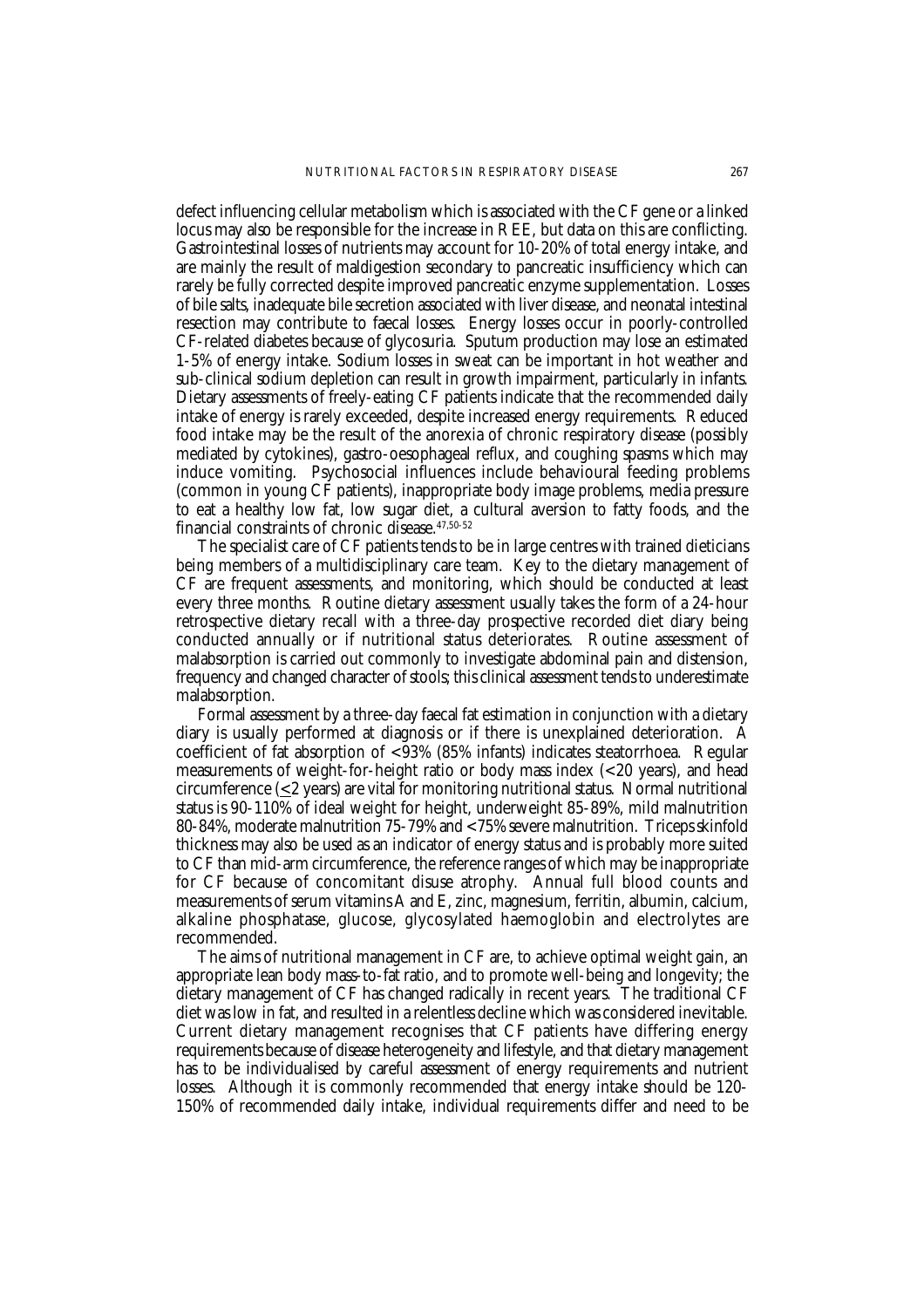determined by careful assessment and close monitoring. It is convenient to grade nutritional support into three levels.

The basic diet is energy and protein dense, with 35-40% of energy intake being in the form of fat. The diet comprises fatty foods (butter, margarine, chocolate, sausages), sugary foods (sugar, jam, fizzy drinks, cakes, biscuits), dairy products (full cream milk, cheese, yoghurt), starchy foods (cereal, pasta, potatoes, rice, bread), and protein-rich foods (meat, fish, eggs, legumes, nuts). Fruit and vegetables are recommended because of their vitamin and mineral content. Although the principles are simple, the diet should be individualised to take account of clinical condition, nutritional state, dietary preferences, dietary beliefs, appetite and activity levels. Regular monitoring and counselling is essential, and anticipatory guidance is important at times of nutritional stress, e.g. frequent pulmonary infections, rapid growth and adolescence.

Dietary supplementation is the second level of support and is instigated when weight falls below 90% of ideal weight for height. Three main types of supplements are available: nutritionally fortified milk shakes, energy-dense glucose polymer solutions, and nutritionally fortified desserts. Enteral feeding is the third level of support and is instigated when nutritional status deteriorates despite intense oral supplementation. In an adult, nutritional failure is defined as a weight <85% of ideal weight for height, or weight loss  $\geq 5\%$  of usual weight for  $>2$  months.

Methods of enteral feeding include nasogastric, gastrostomy and jejunostomy tubes, the actual method chosen depending on the patient's wishes, nutritional status, motivation and local expertise. Enteral feeding is associated with improved body composition, increased strength, increased sense of well-being, less weight loss during exacerbations and improved nutritional status. To produce lasting benefits, enteral feeding has to be continued long term and this should be outlined to the patient before instigation. With enteral feeding, daytime appetite is invariably reduced and it is common practice to give 40-50% of daily energy requirements for 8-10 hours overnight with occasional 'days off' helping compliance. The enteral feed should be nutritionally balanced with respect to micronutrients, and at present there is no compelling evidence to choose between elemental feeds and energy-dense polymeric feeds. Complications of enteral feeding include tube dislodgement, gastro-oesophageal reflux and vomiting; hyperglycaemia has been reported in up to 64% of enterally-fed patients.

Micronutrient supplementation is essential. Low serum vitamin A levels have been reported in CF. The clinical features of vitamin A deficiency include night blindness, dry thickened skin, conjunctival and corneal xerosis. Although serum vitamin A levels may be low, hepatic levels in supplemented patients are elevated and concerns have been raised about toxicity. Vitamin E deficiency has been commonly reported in CF, and the clinical features of vitamin E deficiency include peripheral neuropathy, dysarthria, tremor, ataxia and decreased visual acuity. Decreased bone mineral density and osteopenia, associated with low 25-hydroxyvitamin D levels have been described in adult CF patients, although rickets is rarely reported in children. Vitamin D supplementation is recommended. Fat-soluble vitamin supplements are absorbed most effectively when taken in the morning with fat-containing meals and pancreatic enzyme supplements.

Sodium depletion is rarely a problem in the UK, and supplementation in adults is usually limited to episodes of foreign travel. Sodium supplementation is recommended for infants on low electrolyte formula (bottle) feeds.

Fundamental to an energy-dense diet with a high fat intake is adequate pancreatic enzyme supplementation. Most CF centres use pH sensitive enteric-coated microsphere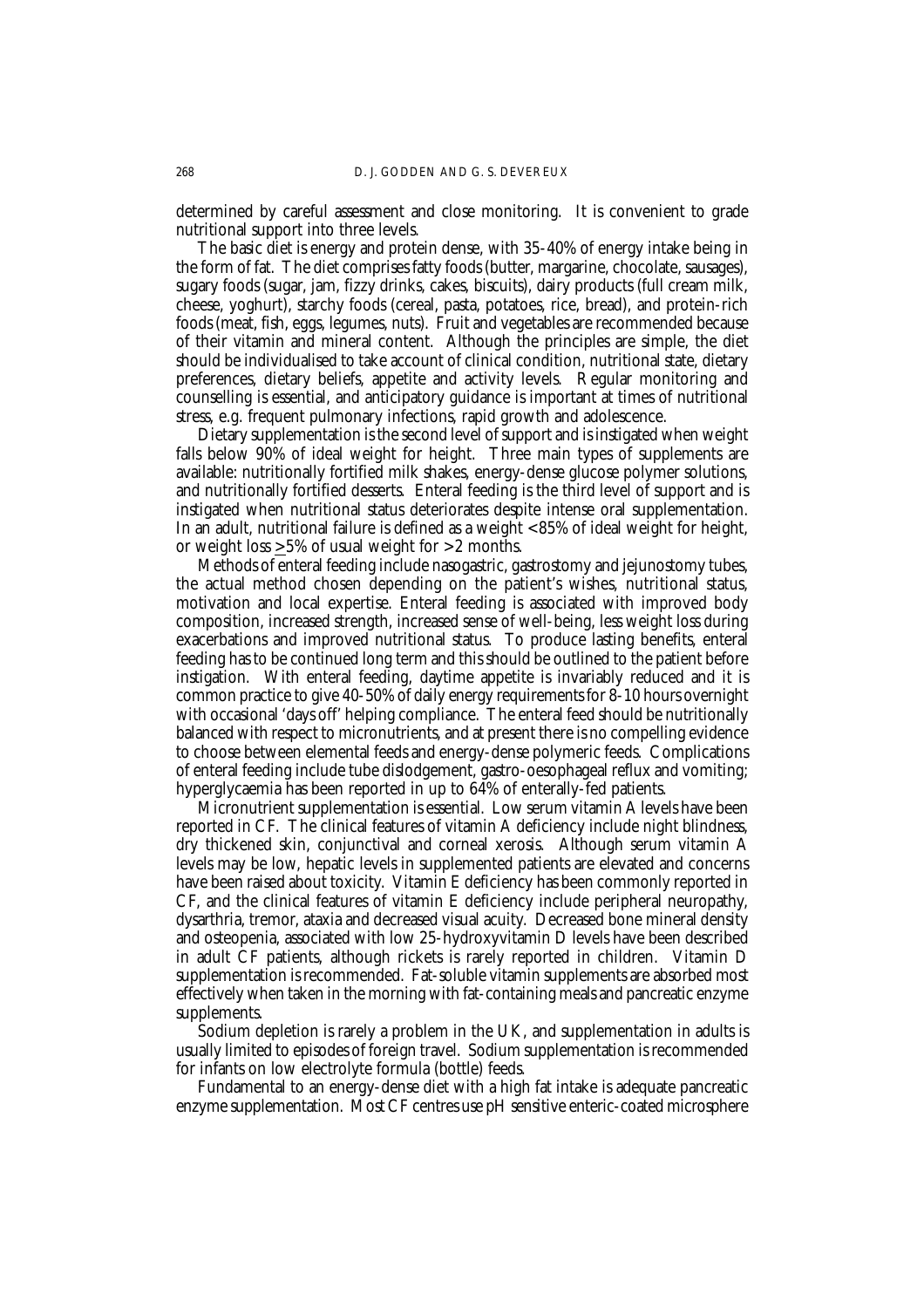preparations which, if administered in appropriate dosages, should be able to achieve 90% fat absorption. The effectiveness of these preparations can sometimes be improved by the addition of  $\mathrm{H}_2$  receptor antagonists or proton pump inhibitors. The dose of pancreatic supplements has to be tailored to nutritional status and dietary constituents, and the enzymes need to be taken throughout the meal with extra enzymes taken with fatty meals. The best way of giving enzyme supplements with enteral feeding is not known; commonly, half the dose is given at the start of the feed and just before the patient goes to sleep. High lipase enzyme preparations initially looked promising because of the reduced dosages; unfortunately these preparations have been linked with colonic strictures and the Committee on the Safety of Medicines has recommended that all CF patients return to ordinary strength enzyme preparations. This has led to suggestions that the upper dose of lipase should be limited to 3000 units/kg/day, and of protease 9000 units/kg/day.

The development of CF-related diabetes is becoming increasingly common as length of survival increases. A conventional diabetic diet will inevitably lead to nutritional failure in a CF patient and, although there are no clear guidelines, it is common practice to continue a normal CF diet with adjustment of insulin dosage to maintain normoglycaemia. If possible CF patients are advised to avoid sugar-rich drinks and to exchange glucose polymer food supplements for fortified milk supplements.

Nutritional support is an integral part of the management of CF patients, and should probably be provided by a qualified dietitian working in conjunction with the CF care team. Individual patients needs should be assessed, regularly reviewed, and interventions should be anticipated and early. Nutritional support should include dietary supplementation and enteral feeding. Meticulous attention to detail is required, with the benefits of improved clinical state and survival being the rewards.

Key points:

- Nutritional support is integral to the management of CF and should be provided by a specialist dietician.
- Nutritional status is precarious in CF because of increased losses, reduced food intake and increased metabolic rate.
- Improved nutritional status is associated with better survival and retards decline in pulmonary function.
- Regular review of nutritional status, with anticipatory and early intervention, is important.
- An energy- and protein-dense diet is recommended with a high fat intake, but this must be individualised and accompanied by supplements of pancreatic enzyme and Vitamin A, D and E.

RESPIRATORY HAZARDS FOR WORKERS IN THE FOOD INDUSTRY

The broad term 'occupational asthma' can include attacks of bronchoconstriction which occur as a reflex in subjects with pre-existing asthma, as an inflammatory response to an acute toxic insult (when it is known as reactive airways dysfunctional syndrome or RADS) or as a response to a pharmacological or allergic insult. The latter syndrome

The food industry is a major global employer, incorporating individuals involved in agriculture, fisheries, food processing, distribution and retail. Respiratory hazards which may be encountered in the food industry include occupational asthma, extrinsic allergic alveolitis and respiratory infections.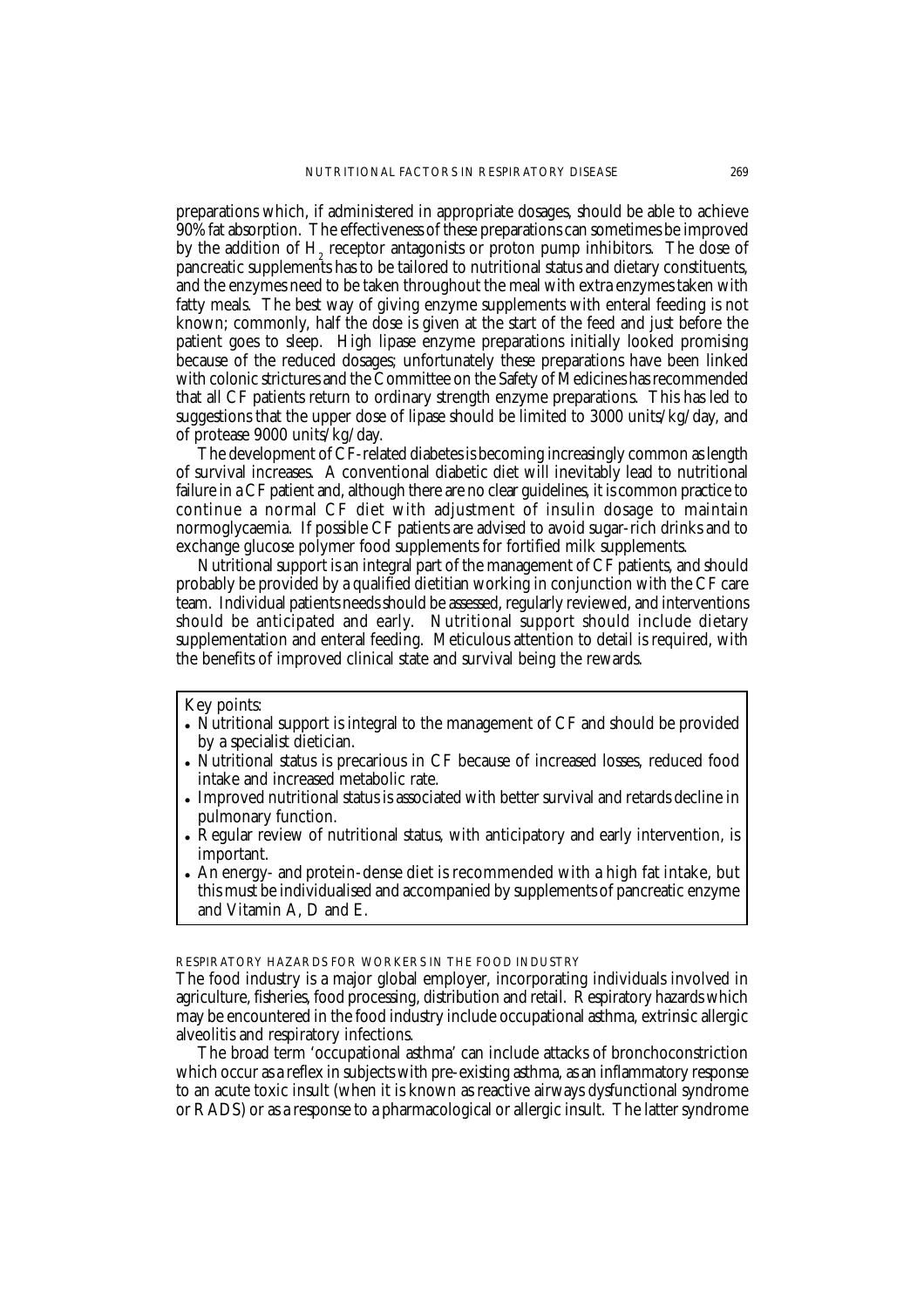is important in the food industry; major allergens include wheat and rye flour, grain dust, mites associated with grain stores and poultry, and proteinaceous material aerosolised during prawn and crab processing. Bakers have long been at particular risk. Seven to twenty per cent of bakers may develop asthma or rhinitis during their working lives. Among non-allergic causes of asthma are exposures to antibiotics and chemicals which are administered in the livestock and vegetable industries. The diagnosis of occupational asthma requires a high index of suspicion, an appropriate occupational history, pulmonary function testing, serial peak expiratory flow recording and, in some cases, provocation testing.

In contrast to asthma which is an airway disease, allergic alveolitis is an interstitial lung disease, comprising a complex immunological response to inhalation of spores. Those of particular relevance in the food industry include thermophilic *Actinomyces* which affect farmers and mushroom pickers, *Aspergillus clavatus* which affects maltworkers and *Penicillium casei* which may affect cheese workers. The condition may present acutely with episodes of chest tightness, cough and dyspnea accompanied by mid-late inspiratory crackles on auscultation, or chronically with progressive pulmonary fibrosis. The occupational history is paramount once again, with additional investigations including chest radiography, detection of serum precipitating antibodies, pulmonary function testing and, rarely, challenge testing or lung biopsy.

The final group of conditions to consider is occupationally-acquired infection. Infections, resulting in pneumonia, are principally of concern to those involved in the keeping of livestock. Farmers may be at risk of brucellosis, acquired from exposure to cattle or their milk, Q fever (*Coxiella burnetii*) and hydatid disease (*Echinococcus granulosus*) which are important in sheep farming areas. Poultry breeders may acquire psittacosis infection. The detailed investigation and management of the various occupational risks is beyond the scope of this article. It is however important to remember that for all of these conditions, investigation of the workplace and working practices may be as important as the direct management of the individual patient.

Key points:

- Occupational asthma due to various allergens is important in the food industry.
- Other occupational risks include allergic alveolitis and pulmonary infection.
- Management involves treatment of specific cases and investigation of the workplace.

The potential for nutritional factors to influence the respiratory system, and for the converse to occur, is significant. As the role of dietary factors in the development of respiratory disease is clarified, we may develop population-based strategies to reduce the burden of respiratory illness. These strategies may be generalised or targeted at specific high-risk groups. Improved understanding of the molecular and metabolic consequences of respiratory disease may lead to specific interventions to improve the nutritional condition of our patients. In the increasingly complex business of mass food production, continued and improved vigilance will be necessary to prevent occupationally-acquired respiratory diseases.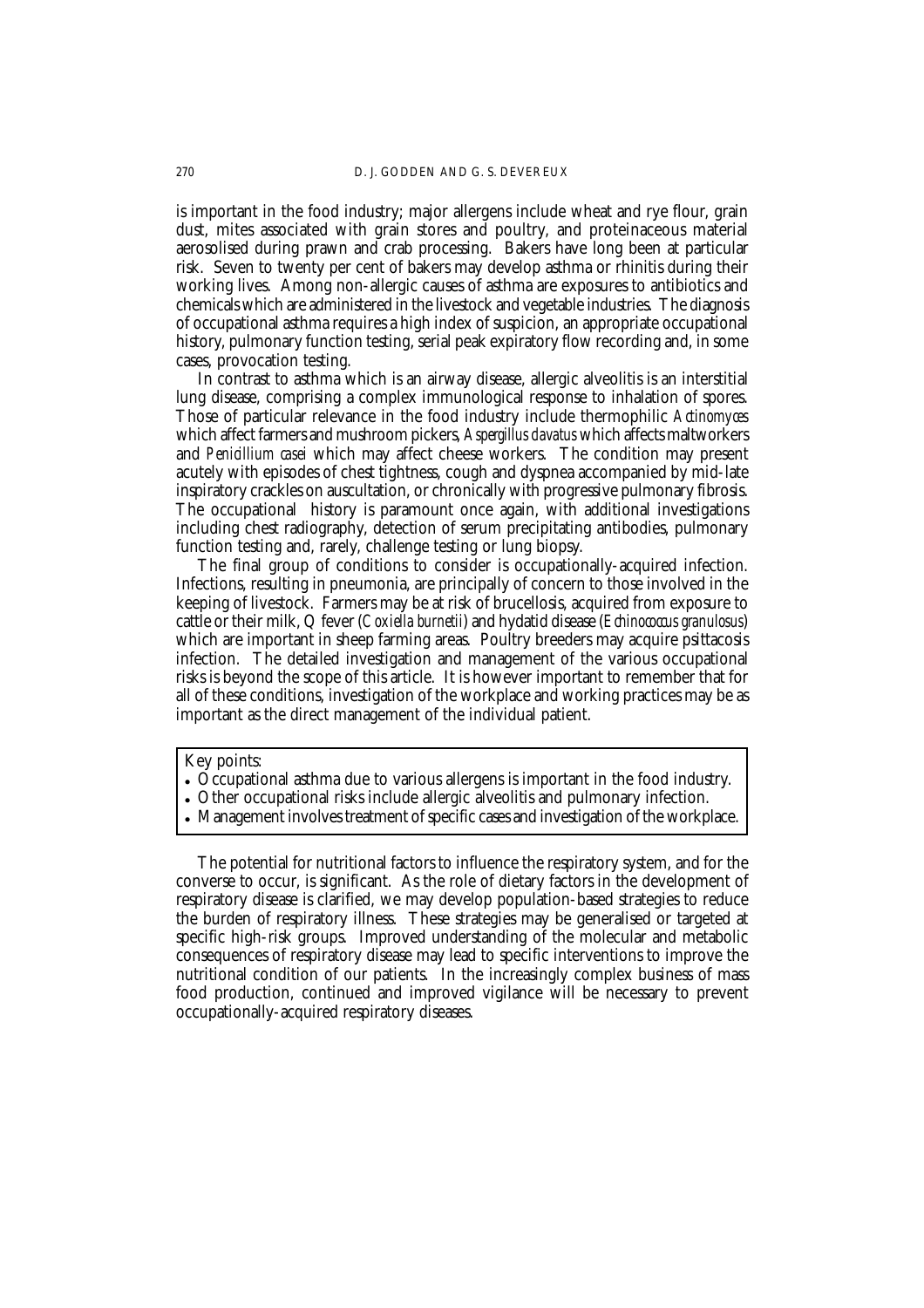**REFERENCES** 

- <sup>1</sup> Kitts D, Yuan Y, Joneja J et al. Adverse reactions to food constituents: allergy, intolerance and autoimmunity. *Can J Physiol Pharmacol* 1997; **75:**241-54.
- <sup>2</sup> Chandra RK. Food hypersensitivity and allergic diseases: a selective review. *Am J Clin Nutr* 1997; **66:**526S-9S.
- <sup>3</sup> Chandra RK, Gill B, Kumari S. Food allergy and atopic disease: pathogenesis, diagnosis, prediction of high risk, and prevention. *Ann Allergy* 1993; **71:**495-502.
- <sup>4</sup> Monteleone CA, Sherman AR. Nutrition and asthma. *Arch Intern Med* 1997; **157:**23-34.
- <sup>5</sup> Baker HB, David TJ. Dietetic and nutritional management of food allergy. *J R Soc Med* 1997; **90**(**Suppl.30):**45-50.
- <sup>6</sup> Gern JE, Yang E, Evrard HM *et al*. Allergic reactions to milk-contaminated non-dairy products. *N Eng J Med* 1990; **324:**976-9.
- <sup>7</sup> Sampson HA. Managing peanut allergy. *BMJ* 1996; **312:**1050-1.
- <sup>8</sup> Warner JO. Food intolerance and asthma. *Clin Exp Allergy* 1995; **25(Suppl.1):**29-30.
- <sup>9</sup> Dor PJ, Vervloet D, Baldocchi G *et al*. Aspirin intolerance and asthma induction of tolerance and long term monitoring. *Clin Exp Allergy* 1985; **15:**37-43.
- <sup>10</sup> Weber RW. Food additives and allergy. *Ann Allergy* 1993; **70:**183-92.
- <sup>11</sup> Lessof MH. Reactions to food additives. *Clin Exp Allergy* 1995; **25(Suppl.1):**27-8.
- <sup>12</sup> Burney P. A diet rich in sodium may potentiate asthma. Epidemiologic evidence for a new hypothesis. *Chest* 1987; **91:**143S-148S.
- <sup>13</sup> Seaton A, Godden DJ, Brown K. Increase in asthma: a more toxic environment or a more susceptible population? *Thorax* 1994; **49:**171-4.
- <sup>14</sup> Black PN, Sharpe S. Dietary fat and asthma: is there a connection? *Eur Respir J* 1997; **10:**6-12.
- <sup>15</sup> Burney PGJ. The causes of asthma does salt potentiate bronchial reactivity? Discussion paper. *J R Soc Med* 1987; **80:**364-7.
- <sup>16</sup> Burney PGJ, Britton JR, Chinn S *et al*. Response to inhaled histamine and 24 hour sodium excretion. *BMJ* 1986; **292:**1483-6.
- <sup>17</sup> Lieberman D, Heimer D. Effect of dietary sodium on the severity of bronchial asthma. *Thorax* 1992; **47:**360-3.
- <sup>18</sup> Devereux G, Beach JR, Bromly C *et al*. Does dietary sodium influence airway responsiveness and is it important in asthma epidemiology? *Thorax* 1995; **50:**941-7.
- <sup>19</sup> Schwartz J, Weiss ST. Dietary factors and their relation to respiratory symptoms: the second national health and nutrition examination survey. *Am J Epidemiol* 1990; **132:** 67-76.
- <sup>20</sup> Godden DJ, Bodner C, Seaton A and the WHEASE Study Group. Dietary antioxidants their importance in adult onset wheezing illness. Lancet Conference Proceedings, Challenge of Asthma, Tours, 1997.
- <sup>21</sup> Dow L, Tracey M, Villar A *et al*. Does dietary intake of vitamins C and E influence lung function in older people? *Amer J Respir Crit Care Med* 1996; **154:**1401-4.
- <sup>22</sup> Troisi RJ, Willett WC, Weiss ST *et al*. A prospective study of diet and adult-onset asthma. *Am J Respir Crit Care Med* 1995; **151:**1401-8.
- <sup>23</sup> Flatt A, Pearce N, Thomson CD *et al*. Reduced selenium in asthmatic subjects in New Zealand. *Thorax* 1990; **45:**95-9.
- <sup>24</sup> Britton J. Dietary fish oil and airways obstruction. *Thorax* 1995; **50:**S11-S15.
- <sup>25</sup> Wang Y, Huang DS, Eskelson CD *et al*. Long term dietary vitamin E retards development of retrovirus induced disregulation in cytokine production. *Clin Immunol Immunopathol* 1994; **72:**70-5.
- <sup>26</sup> American Institute for Cancer Research. Food, nutrition and the prevention of cancer: a global perspective. World Cancer Research Fund/American Institute for Cancer Research, Washington D.C. 1997; 130-47.
- <sup>27</sup> The effects of vitamin E and beta carotene on the incidence of lung cancer and other cancers in male smokers. The Alpha-Tocopherol, Beta Carotene Cancer Prevention Study Group. *N Engl J Med* 1994; **330:**1029-35.
- <sup>28</sup> Omenn GS, Goodman GE, Thornquist MD *et al*. Effects of a combination of beta carotene and vitamin A on lung cancer and cardiovascular disease. *N Engl J Med* 1996; **334:**1150-5.
- <sup>29</sup> Muers MF, Green JH. Weight loss in chronic obstructive pulmonary disease. *Eur Respir J* 1993; **6:**729-34.
- <sup>30</sup> Schols AM, Fredrix EW, Soeters PB *et al*. Resting energy expenditure in patients with chronic obstructive pulmonary disease. *Am J Clin Nutr* 1991; **54:**983-7.
- <sup>31</sup> Wilson DO, Donahoe M, Rogers RM *et al*. Metabolic rate and weight loss in chronic obstructive lung disease. *JPEN* 1990; **14:**7-11.